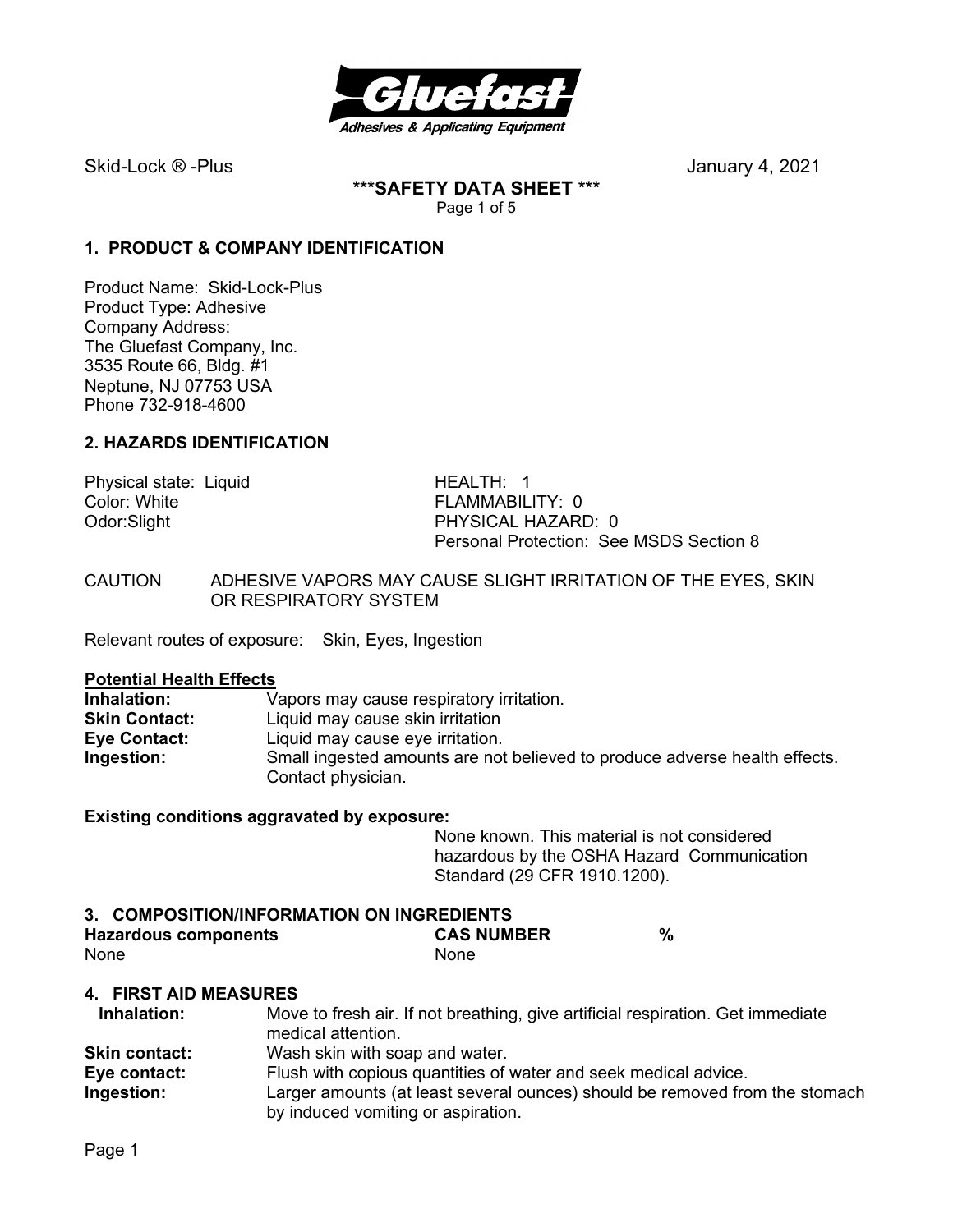

Skid-Lock ® -Plus 300 and 300 and 300 and 300 and 300 and 4, 2021

# **\*\*\*SAFETY DATA SHEET \*\*\***

Page 2 of 5

| <b>5. FIRE FIGHTING MEASURES</b>           |                                                                                                                                                                              |
|--------------------------------------------|------------------------------------------------------------------------------------------------------------------------------------------------------------------------------|
| Flash point:                               | Not applicable                                                                                                                                                               |
| Auto ignition temperature:                 | Unknown                                                                                                                                                                      |
| <b>Flammable/Explosive limits - lower:</b> | Not applicable                                                                                                                                                               |
| Flammable/Explosive limits - upper:        | Not applicable                                                                                                                                                               |
| <b>Extinguishing media:</b>                | For dry polymer use water, carbon dioxide (co2), or<br>ABC dry chemical.                                                                                                     |
| Special firefighting procedures:           | When dried polymer burns, water (H2O), carbon<br>dioxide (CO2), carbon monoxide (CO), and smoke<br>are produced. Pyrolysis products may include some<br>hazardous materials. |
| Unusual fire or explosion hazards:         | No unusual fire or explosion hazards.                                                                                                                                        |
| <b>Hazardous combustion products:</b>      | Oxides of carbon                                                                                                                                                             |

### **6. ACCIDENTAL RELEASE MEASURES**

Use personal protection recommended in Section 8, isolate the hazard area and deny entry to unnecessary and unprotected personnel.

| <b>Environmental precautions:</b><br><b>Clean-up methods:</b> | Do not flush liquid material into public sewer or water<br>system. Disposal of water/adhesive in accordance<br>with federal, state and local regulations. Most states<br>prohibit disposal of liquids in landfills.<br>Contain spill. Recover as much as possible for reuse.<br>Absorb remaining spill with an inert material. Place<br>into closed container and store in a safe location to<br>await disposal. Wash the spill area with soap and<br>water.<br>Spilled material is very slippery. Use care to avoid<br>falls. Dried film should be thoroughly cleaned. If |  |  |
|---------------------------------------------------------------|----------------------------------------------------------------------------------------------------------------------------------------------------------------------------------------------------------------------------------------------------------------------------------------------------------------------------------------------------------------------------------------------------------------------------------------------------------------------------------------------------------------------------------------------------------------------------|--|--|
|                                                               | spilled in an enclosed area, ventilate. Change<br>contaminated clothing and launder before reuse.<br>Wear proper personal protective clothing and<br>equipment.                                                                                                                                                                                                                                                                                                                                                                                                            |  |  |
| 7. HANDLING AND STORAGE                                       |                                                                                                                                                                                                                                                                                                                                                                                                                                                                                                                                                                            |  |  |
| Handling:                                                     | Avoid contact with eyes, skin and clothing. Wash<br>thoroughly after handling.                                                                                                                                                                                                                                                                                                                                                                                                                                                                                             |  |  |
| Storage:                                                      | Store at room temperature. Do not store in aluminum<br>metal tanks. Steel or concrete tanks may be used.<br>Shelf life is one year.                                                                                                                                                                                                                                                                                                                                                                                                                                        |  |  |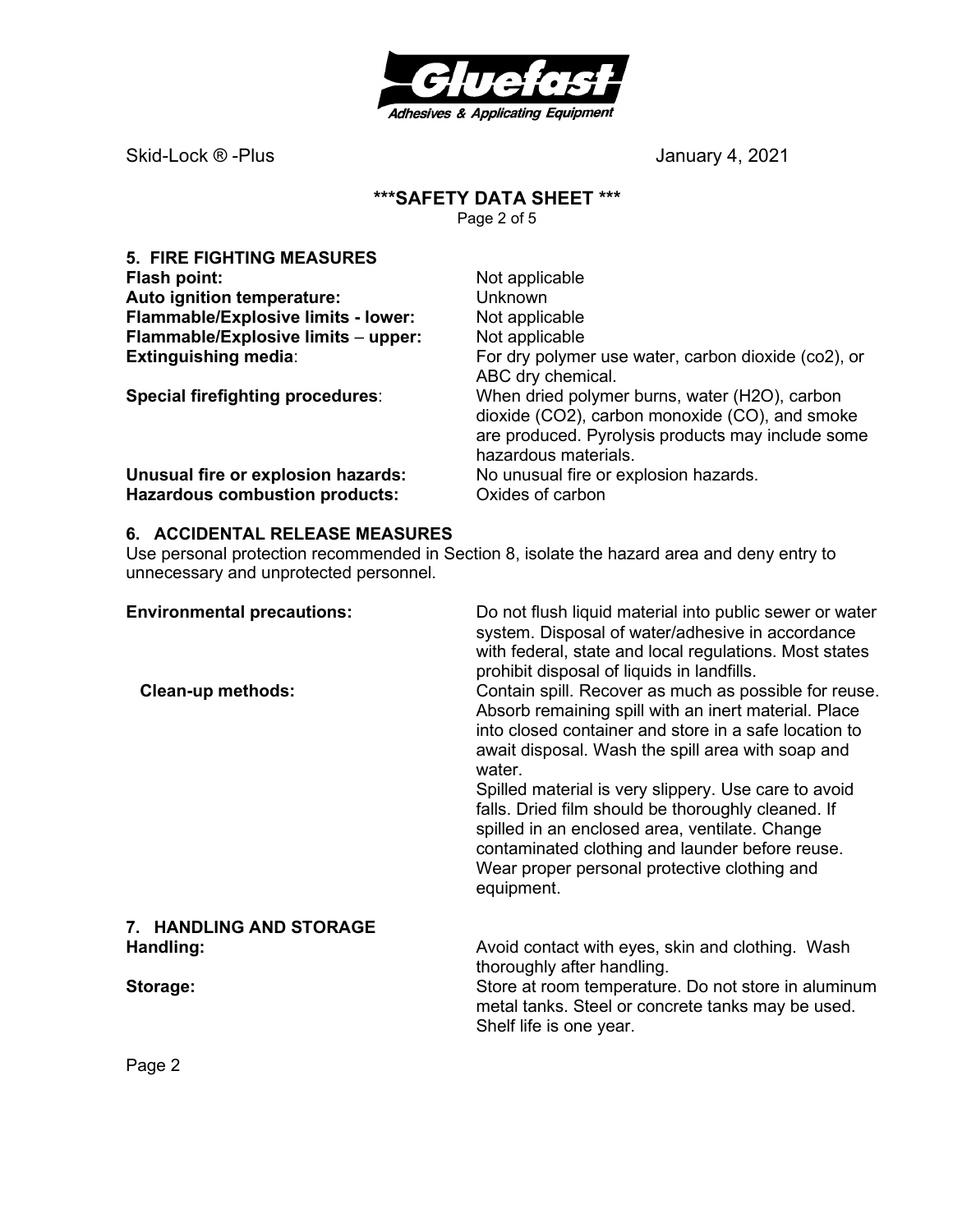

Skid-Lock ® -Plus 300 and 300 and 300 and 300 and 4, 2021

## **\*\*\*SAFETY DATA SHEET \*\*\***

Page 3 of 5

#### **8. EXPOSURE CONTROLS/PERSONAL PROTECTION**

**Employers should complete an assessment of all workplaces to determine the need for, and selection of, proper exposure controls and protective equipment for each task performed.** 

| <b>Hazardous components</b>                    | <b>ACGIH TLV</b>    | <b>OSHA PEL</b>                | <b>AIHA WEEL</b>                                 | <b>OTHER</b> |  |
|------------------------------------------------|---------------------|--------------------------------|--------------------------------------------------|--------------|--|
| None                                           | None                | None                           | None                                             | None         |  |
|                                                |                     |                                |                                                  |              |  |
| <b>Engineering controls:</b>                   |                     |                                | Effective exhaust ventilation should always be   |              |  |
|                                                |                     |                                | provided to draw mists, fumes and vapors away    |              |  |
|                                                |                     |                                | from workers to prevent routine inhalation.      |              |  |
| <b>Respiratory protection:</b>                 |                     |                                | None required except if product is being sprayed |              |  |
|                                                |                     |                                | where a NIOSH approved mask is recommended.      |              |  |
| <b>Eyeface protection:</b>                     | Safety goggles.     |                                |                                                  |              |  |
| <b>Skin protection:</b>                        | Gloves recommended. |                                |                                                  |              |  |
| 9. PHYSICAL AND CHEMICAL PROPERTIES            |                     |                                |                                                  |              |  |
| <b>Physical state:</b>                         | Liquid              |                                |                                                  |              |  |
| Color:                                         | White               |                                |                                                  |              |  |
| Odor:                                          | Slight              |                                |                                                  |              |  |
| <b>Odor threshold:</b>                         |                     | Not available                  |                                                  |              |  |
| Ph:                                            | $6 - 7$             |                                |                                                  |              |  |
| <b>Vapor Pressure:</b>                         | Water               |                                |                                                  |              |  |
| <b>Boiling Point/range:</b>                    | 212F                |                                |                                                  |              |  |
| <b>Melting Point/range:</b>                    |                     | $0 °C$ (32°F) (Freezing point) |                                                  |              |  |
| <b>Specific gravity:</b>                       | 1.1                 |                                |                                                  |              |  |
| Vapor density:                                 | Water               |                                |                                                  |              |  |
| <b>Flash Point:</b>                            | Not Applicable      |                                |                                                  |              |  |
| <b>Flammable/Explosive limits - lower:</b>     | Not applicable      |                                |                                                  |              |  |
| Flammable/Explosive limits - upper:            | Not applicable      |                                |                                                  |              |  |
| <b>Autoignition temperature:</b>               | Unknown             |                                |                                                  |              |  |
| <b>Evaporation rate:</b>                       | Water               |                                |                                                  |              |  |
| <b>Solubility in water:</b>                    | Dispersible         |                                |                                                  |              |  |
| Partition coefficient (n-octanol/water)        | Not determined      |                                |                                                  |              |  |
| <b>VOC content:</b><br><b>Essentially zero</b> |                     |                                |                                                  |              |  |

Page 3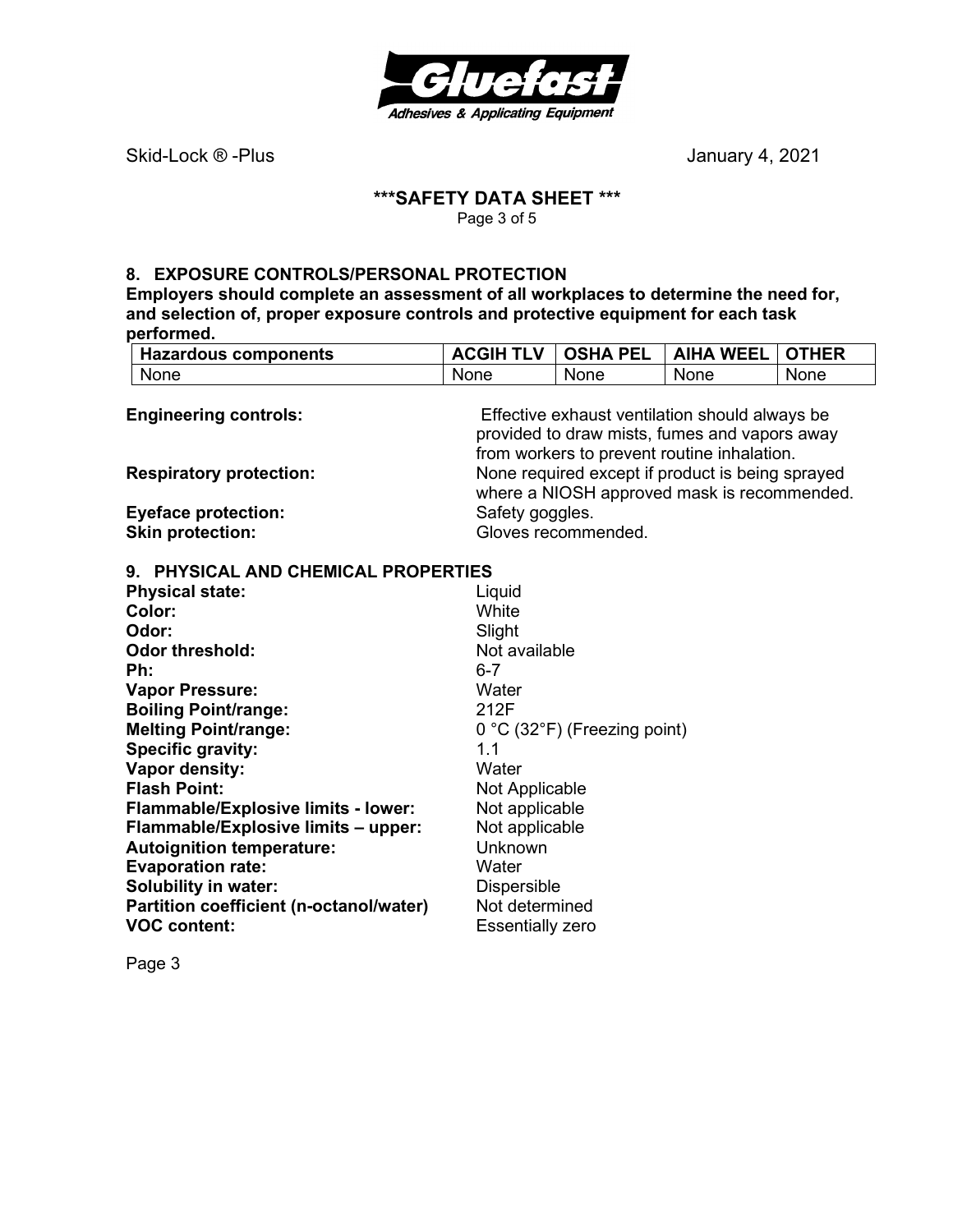

Skid-Lock ® -Plus 300 and 300 and 300 and 300 and 300 and 4, 2021

#### **\*\*\*SAFETY DATA SHEET \*\*\***

Page 4 of 5

#### **10. STABILITY AND REACTIVITY**

| Stability               | Stable                                                                                    |
|-------------------------|-------------------------------------------------------------------------------------------|
| Hazardous reactions:    | None                                                                                      |
|                         | Hazardous decomposition products Carbon monoxide, carbon dioxide & oxides of<br>nitrogen. |
| Incompatible materials: | Materials that react with water & strong oxidizing<br>agents.                             |
| Conditions to avoid:    |                                                                                           |
|                         |                                                                                           |

### **11. TOXICOLOGICAL INFORMATION**

| Hazardous components NTB Carcinoger IARC Carcinogen OSHA Carcinogen |      |                        | (Specifically Regulated) |
|---------------------------------------------------------------------|------|------------------------|--------------------------|
| None                                                                | None | <b>None</b>            | None                     |
|                                                                     |      |                        |                          |
| Hazardous components                                                |      | <b>Health Effects/</b> |                          |
|                                                                     |      | <b>Target Organs</b>   |                          |
| None                                                                |      | None                   |                          |

### **12. ECOLOGICAL INFORMATION**

Ecological information: None available

#### **13. DISPOSAL CONSIDERATIONS**

### **Information provided is for unused product only.**

| Recommended method of disposal: | Disposal of water/adhesive in accordance with     |
|---------------------------------|---------------------------------------------------|
|                                 | federal, state and local regulations. Most states |
|                                 | prohibit disposal of liquids in landfills.        |
| Hazardous waste number:         | Not a RCRA hazardous waste.                       |

## **14. TRANSPORT INFORMATION**

U.S. Department of Transportation Ground (49 CFR)

| Proper shipping name:                                                                     | SLPGL, SLPPL, SLPDR                   |
|-------------------------------------------------------------------------------------------|---------------------------------------|
| Hazard class or division:                                                                 | <b>None</b>                           |
| Identification number:                                                                    | None                                  |
| Packing group:                                                                            | Carton, 5-gallon pail, 55 gallon drum |
| Product is not regulated, non hazardous and not restricted for transport by air or water. |                                       |

Page 4